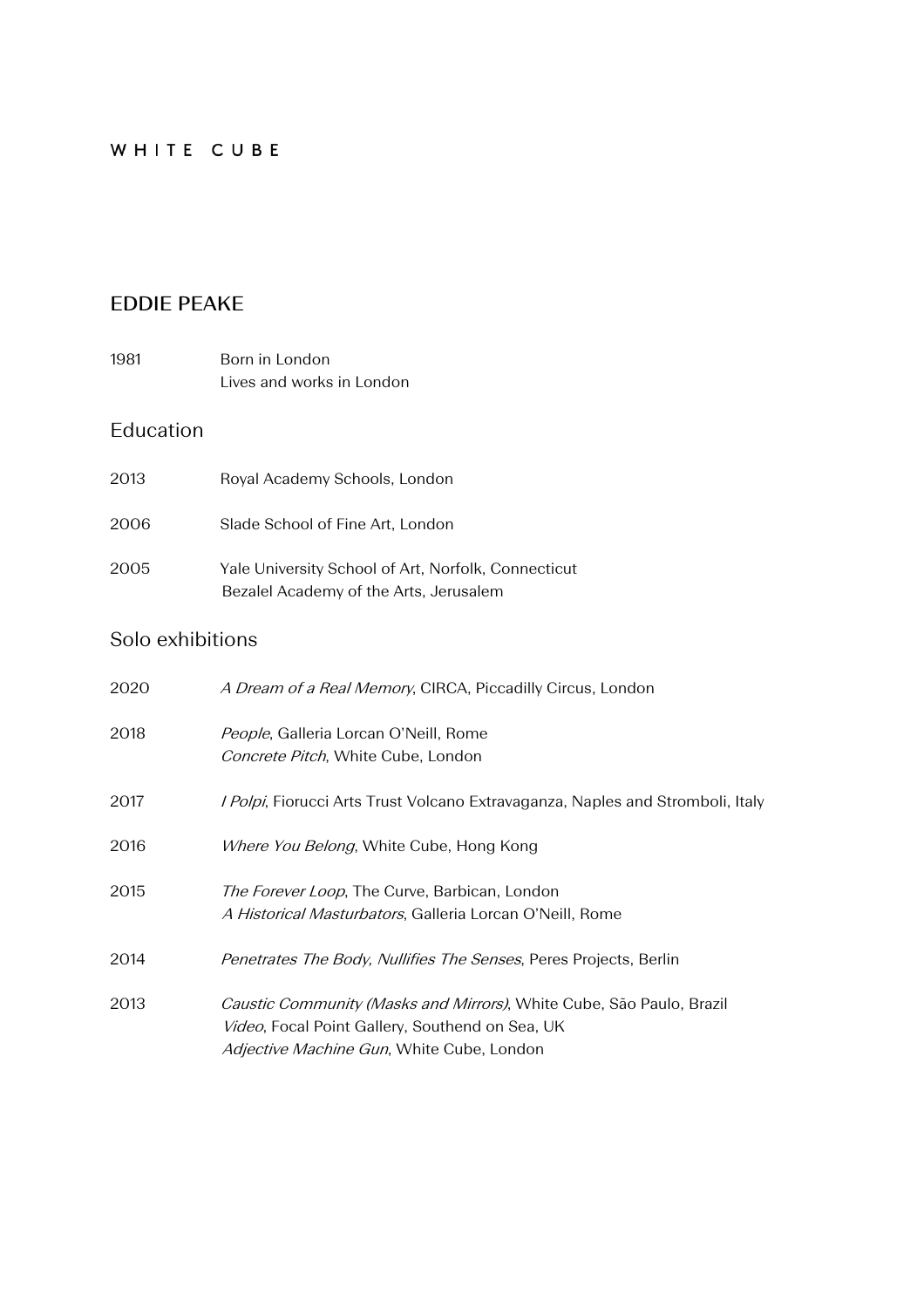| 2012 | Call 2 Arms, Gallerie Lorcan O'Neill, Rome                                               |
|------|------------------------------------------------------------------------------------------|
|      | Dem, Cell Project Space, London                                                          |
|      | Feel Up (with Prem Sahib), Southard Reid, London                                         |
| 2011 | Boydem, Mihai Nicodim, Los Angeles                                                       |
|      | The Loving Clutches of my Hands, Southard Reid, London                                   |
|      | Double Negative, Christopher Crescent, London                                            |
| 2010 | History, Galleria Lorcan O'Neill, Rome                                                   |
| 2008 | Ladies, Parade, London                                                                   |
| 2007 | The Caspar Erasmus School of Art, The Hex, London                                        |
|      | Selected group exhibitions                                                               |
| 2021 | SupaStore/Pressure Drop, Cylinder Gallery, Seoul                                         |
| 2019 | BREATHLESS: London Art Now, Ca' Pesaro Gallerie Internazionale d'Arte Moderna,<br>Venice |

| 2018 | <i>Memory Palace</i> , White Cube, London                                          |
|------|------------------------------------------------------------------------------------|
|      | <i>Eurovisions: Contemporary Art from the Goldberg Collection, Heide Museum of</i> |
|      | Modern Art. Melbourne. Australia                                                   |

Desire: A Revision from the 20<sup>th</sup> Century to the Digital Age, Irish Museum of

| 2017 | <i>Transmissions from the Etherspace</i> , La Casa Encendida, Madrid, Spain |
|------|-----------------------------------------------------------------------------|
|      | Drawing Room Biennial, Drawing Room, London                                 |
|      | <i>Eternal Youth</i> , Museum of Contemporary Art, Chicago, Illinois        |
|      | <i>Amours Courtoises</i> , Sultana Gallery, Paris                           |
|      | <i>Nausea – a VR exhibition</i> , ZAP, Zabludowicz Collection, London       |
|      |                                                                             |

Modern Art, Dublin

- 2016 Take one / take two / take three, Eastside Projects, Birmingham, UK Sui Generis, Tenuta Dello Scompiglio, Vorno, Lucca, Italy
- 2015 Wonderwheel, Nautilus SIXTY Hotel, Miami, Florida The Ultimate Vessel, Koppe/Astner, Glasgow, Scotland Impossible Love, Projektraum Viktor Bucher, Vienna Conversation Piece Part 1, Fondazione Memmo, Rome Eddie Peake & Prem Sahib, St Carthage Hall, Lismore Castle Arts, Ireland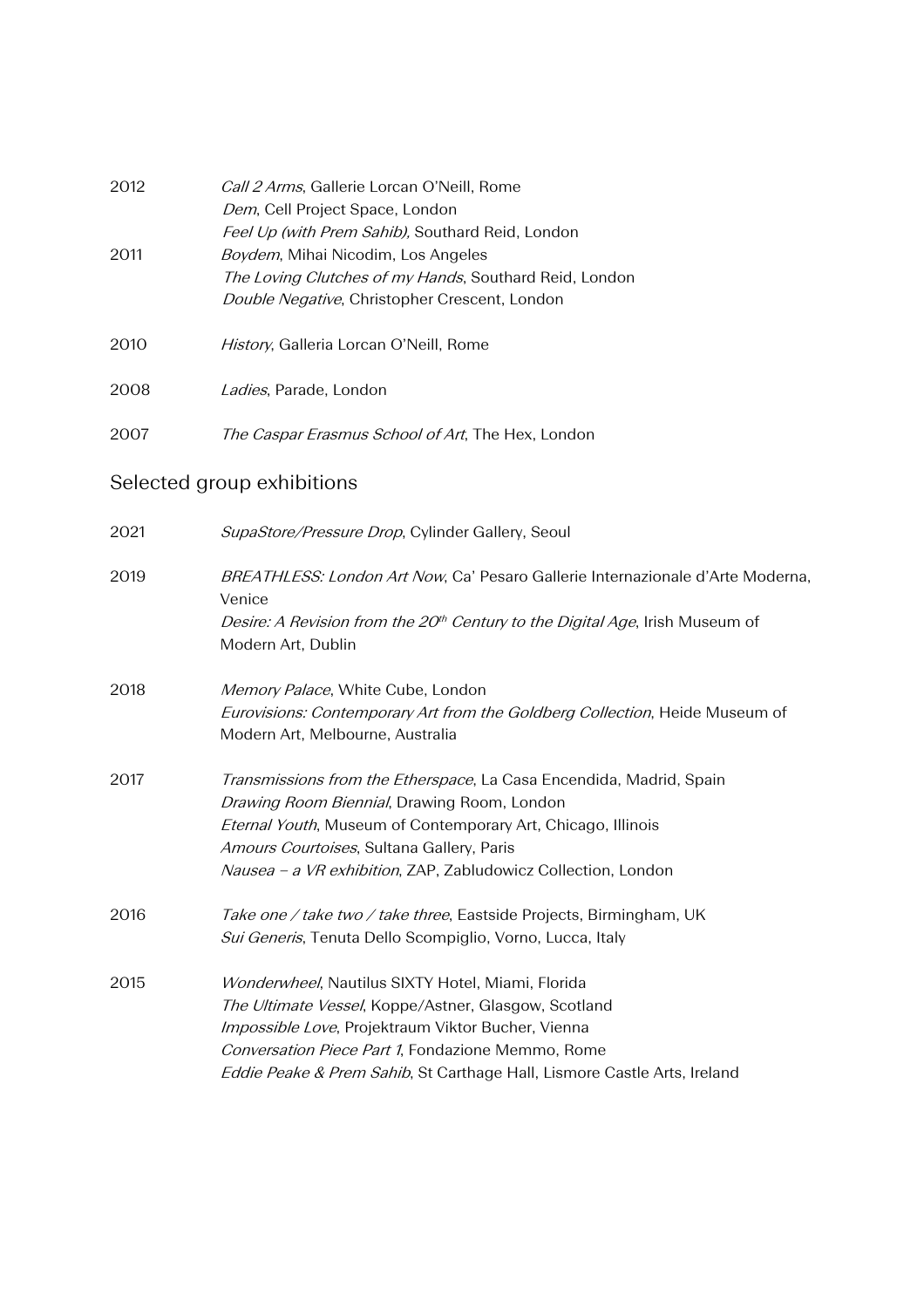| 2013 | <i>Somos Libres</i> , Mario Testino Collection, Lima, Peru        |
|------|-------------------------------------------------------------------|
|      | British and Polish Art Since 1990, CCA, Ujazdowski Castle, Warsaw |
|      | Folk Devil, David Zwirner, New York                               |
|      | <i>RA Schools Show 2013</i> , Royal Academy of Arts, London       |
|      | V22 Collection Show, The Old Biscuit Factory, London              |
|      | Tectonic, The Moving Museum, Dubai                                |
|      | Pop Tarts, James Fuentes, New York                                |
|      |                                                                   |

2012 Glaze, Chez Valentin, Paris Re-generation, Museo d'Arte Contemporanea di Roma March, Sadie Coles HQ, London Surface to Surface, Jonathan Viner, London

# Selected performances

| On Spirals, part 3, Irish Museum of Modern Art, Dublin<br>On Spirals, part 1 and 2, Arsenic, Lausanne, Switzerland                                                                                                                                                                                                                                                                                         |
|------------------------------------------------------------------------------------------------------------------------------------------------------------------------------------------------------------------------------------------------------------------------------------------------------------------------------------------------------------------------------------------------------------|
| Loop One, White Cube, London                                                                                                                                                                                                                                                                                                                                                                               |
| Relinquish, White Cube, London<br>Corpsing (in collaboration with Emma Fisher, Gwilym Gold and Kieram Corrin<br>Mitchell), La Casa Encendida, Madrid                                                                                                                                                                                                                                                       |
| HEAD, Jeffrey Deitch, New York<br>Take one / take two / take three, Eastside Projects, Birmingham, UK                                                                                                                                                                                                                                                                                                      |
| Wonderwheel, Nautilus SIXTY Hotel, Miami, Florida<br>DURO, Palais de Tokyo, Paris                                                                                                                                                                                                                                                                                                                          |
| Möbius Strip Shaped Triangle, Institute of Contemporary Arts, London                                                                                                                                                                                                                                                                                                                                       |
| ENDYMION, Performa 13, New York<br>Infinite Disparity, White Cube, London                                                                                                                                                                                                                                                                                                                                  |
| Touch, Royal Academy of Arts, London<br>Creating and Collapsing a Drama, or How it Must Feel to be an III Dog Wearing<br>One of Those Plastic Head Funnels, David Roberts Art Foundation, London<br>Amidst a Sea of Flailing High Heels and Cooking Utensils, part 2, Chisenhale<br>Gallery, London<br>Amidst a Sea of Flailing High Heels and Cooking Utensils, part 1, The Tanks, Tate<br>Modern, London |
|                                                                                                                                                                                                                                                                                                                                                                                                            |